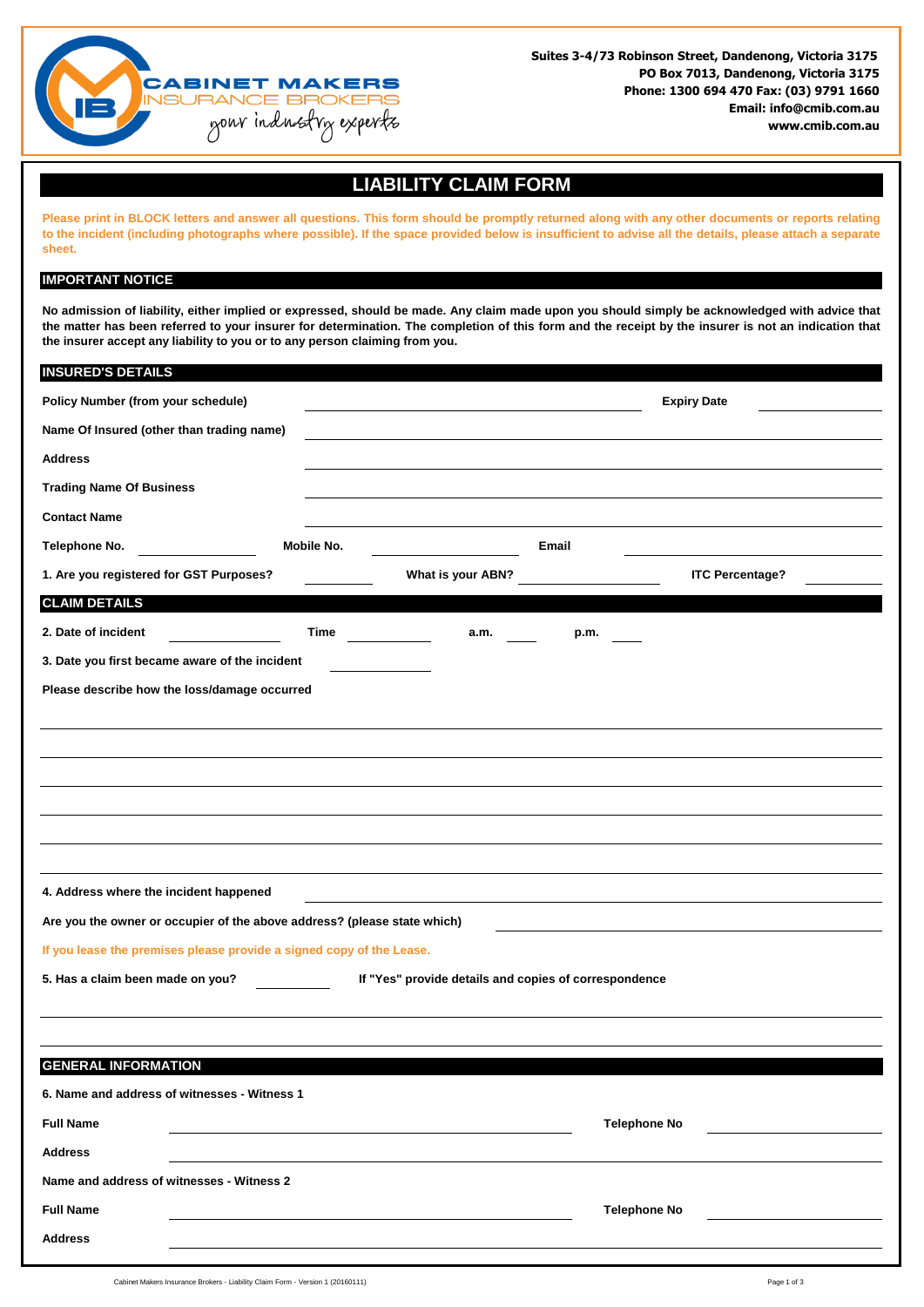| <b>GENERAL INFORMATION (Continued)</b>                                                                        |    |  |                                                                                                                                           |  |  |  |  |
|---------------------------------------------------------------------------------------------------------------|----|--|-------------------------------------------------------------------------------------------------------------------------------------------|--|--|--|--|
| 7. Did Police attend?<br>If "Yes" provide details                                                             |    |  |                                                                                                                                           |  |  |  |  |
|                                                                                                               |    |  |                                                                                                                                           |  |  |  |  |
| 8. Have there been prior incidents in similar circumstances?                                                  |    |  | If "Yes" provide details                                                                                                                  |  |  |  |  |
| 9. Do you consider yourself responsible for the incident?                                                     |    |  | If "Yes" provide details otherwise tick "No" below                                                                                        |  |  |  |  |
|                                                                                                               |    |  | If "No" provide details                                                                                                                   |  |  |  |  |
| Name and address of perons(s) whom you consider responsible and their relationship to you.                    |    |  |                                                                                                                                           |  |  |  |  |
| <b>Address</b>                                                                                                |    |  |                                                                                                                                           |  |  |  |  |
| 10. Are you aware of any defect to your plant, equipment or any other property which gave rise to this claim? |    |  |                                                                                                                                           |  |  |  |  |
| If "Yes" provide details                                                                                      |    |  |                                                                                                                                           |  |  |  |  |
|                                                                                                               |    |  |                                                                                                                                           |  |  |  |  |
| <b>INJURED PERSON(S) DETAILS</b>                                                                              |    |  |                                                                                                                                           |  |  |  |  |
| 11. Full Name                                                                                                 |    |  | <b>Telephone No</b>                                                                                                                       |  |  |  |  |
| <b>Address</b>                                                                                                |    |  |                                                                                                                                           |  |  |  |  |
| 12. Full details of injuries                                                                                  |    |  |                                                                                                                                           |  |  |  |  |
|                                                                                                               |    |  |                                                                                                                                           |  |  |  |  |
|                                                                                                               |    |  |                                                                                                                                           |  |  |  |  |
|                                                                                                               |    |  |                                                                                                                                           |  |  |  |  |
| 13. What is your relationship to the person?                                                                  |    |  |                                                                                                                                           |  |  |  |  |
| PROPERTY DAMAGE DETAILS                                                                                       |    |  |                                                                                                                                           |  |  |  |  |
| 14. Name of the owner(s) of the property damaged                                                              |    |  |                                                                                                                                           |  |  |  |  |
| <b>Address</b>                                                                                                |    |  |                                                                                                                                           |  |  |  |  |
| What is your relationship to the owner(s)?                                                                    |    |  |                                                                                                                                           |  |  |  |  |
|                                                                                                               |    |  |                                                                                                                                           |  |  |  |  |
|                                                                                                               |    |  | 15. Describe the property and the full details of damage (if a vehicle, include make, model and registration) - attach quotes if possible |  |  |  |  |
|                                                                                                               |    |  |                                                                                                                                           |  |  |  |  |
|                                                                                                               |    |  |                                                                                                                                           |  |  |  |  |
| 16. Estimated cost of repair/replacement:                                                                     | \$ |  |                                                                                                                                           |  |  |  |  |
| 17. Was the property in your custody?                                                                         |    |  | If "Yes" for what purpose?                                                                                                                |  |  |  |  |
|                                                                                                               |    |  |                                                                                                                                           |  |  |  |  |
| 18. Have any repairs been carried out?                                                                        |    |  | If "Yes" provide details                                                                                                                  |  |  |  |  |
| Name of repairer                                                                                              |    |  |                                                                                                                                           |  |  |  |  |
| <b>Address</b>                                                                                                |    |  |                                                                                                                                           |  |  |  |  |
| <b>Cost of Repairs</b><br>\$                                                                                  |    |  |                                                                                                                                           |  |  |  |  |
|                                                                                                               |    |  |                                                                                                                                           |  |  |  |  |